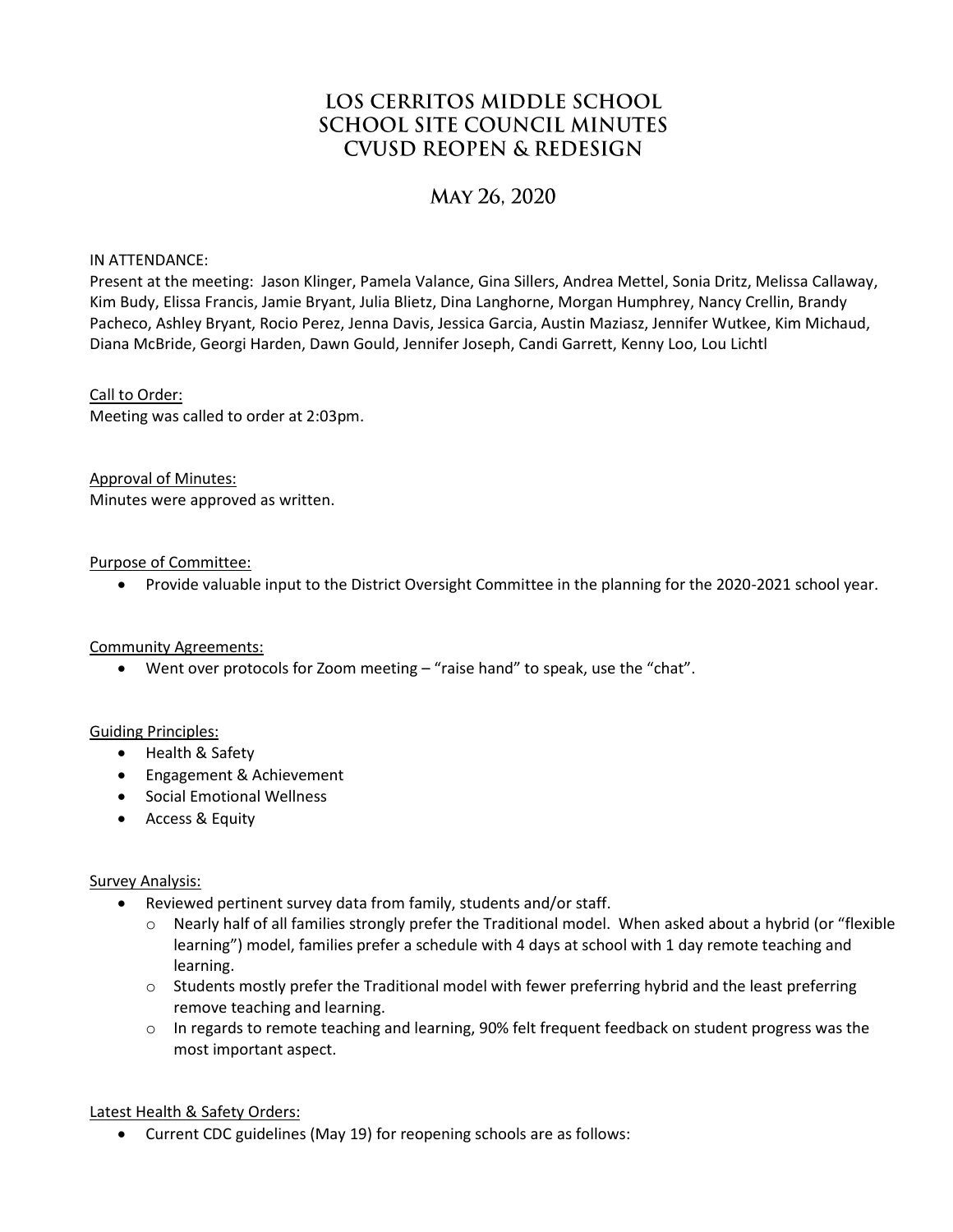# LCMS SSC MINUTES 5/26/20

- o Maintain at least 6-feet physical distance from other persons.
- o Desks should be 6-feet apart and all facing the same direction.
- o Clean and disinfect frequently touched surfaces between uses.
- o Supported by May 22 Ventura Public Health Orders

#### Instructional Delivery Models:

- Discussed the three instructional delivery options based on public health orders:
	- o Traditional Teaching and Learning 100% of time spent in classroom.
		- Flexible Learning Rotating Block (days/periods), Compressed Block (summer school model), Remote Teaching & Learning.
	- $\circ$  Hybrid Teaching & Learning Discussed the alternate programs already offered by CVUSD that will be tailored to fit more remote (online) teaching and learning.
		- SHINE homeschool with curricular options
		- Century Academy blended learning, APEX online curriculum
		- $\blacksquare$  Independent Study CVUSD curriculum packet work
	- o Remote Teaching & Learning 100% online instruction.
		- Will not be identical to what we are doing now. Students will not come to a school site.

#### Committee Discussion:

Key Recommendations for Traditional Program (In-Class Model) Pros:

- Social-emotional aspect of reconnection/connections for students with teachers.
- Social-emotional aspect, being in a classroom and being able to process information with peers and/or teacher, be able to participate in extra-curricular activities (i.e. choir, band).
- Live teaching, students being connected with a live teacher.

#### Cons:

- Following/maintaining safety protocols
- Students in a high-risk category (i.e. asthma)
- Is it feasible to maintain 6 feet in hallways/in classrooms?

# Key Recommendations for Traditional Program (Flexible Model)

Pros/cons:

- Compressed block learning so much in a short period of time; attendance (if a student gets sick) or students who need more time with content
- Students "getting stuck" with their least favorite topic and lessen student motivation
- Attendance could become an issue/bigger issue
- Won't be able to see everyone (friends) while at school (if on different days) and seeing friends/being social is a motivation for students

#### Key Recommendations for Hybrid Program

SHINE: upon expansion, where would it be housed? Will increased teaching staff be necessary?

- Misunderstanding of what was meant by hybrid program (SHINE, Century, IS) vs the "flexible model" that has been presented in today's PowerPoint.
	- $\circ$  The phrasing needs to be clarified so everyone understands the difference between a flexible model vs an existing program.
- Would students with IEPs/504s be fully accommodated within all hybrid programs?